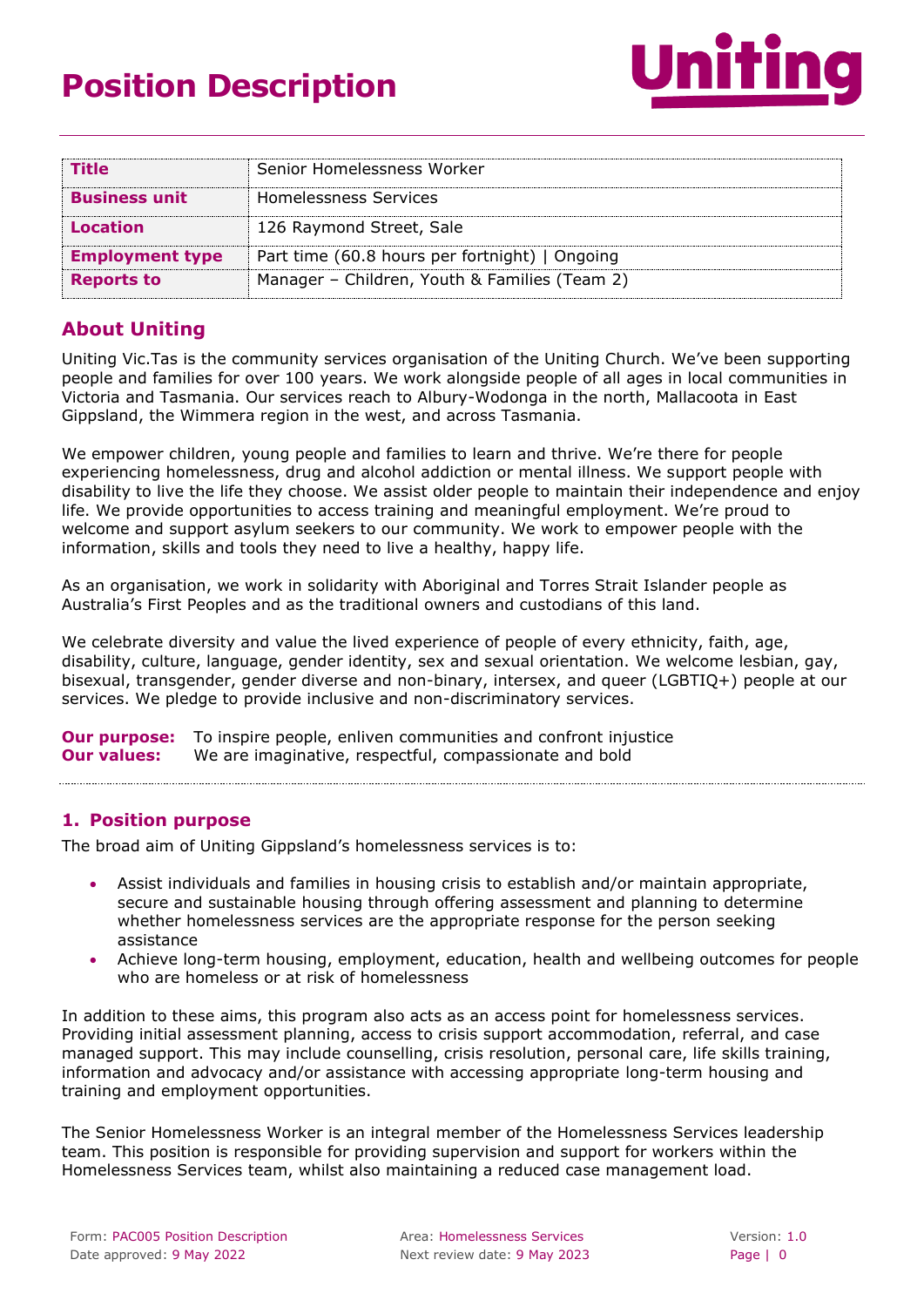# **Position Description Senior Homelessness Worker**



The Senior Homelessness worker works in partnership with the Manager – Children, Youth & Families to support Uniting's strategic direction and operational goals.

## **2. Scope**

#### **Budget:** TBC

**People:** Up to 4 direct reports, and students on placement

**3. Relationships**

#### **Internal**

- Executive and Senior Program Management
- Employees, volunteers, students and contractors
- Uniting Corporate, Support Services and Mission divisions
- Other operational services

#### **External**

- Clients, families, and their advocates
- Department of Families, Fairness and Housing
- Homes Victoria
- Other Community Service Organisations as required

## **4. Key responsibility areas**

#### **Service delivery**

• In partnership with the Manager Child Youth & Families, actively lead a team of up to four direct and indirect reports, and students

- Participate in the delivery of client services and take responsibility for the quality and outcomes of those services
- Provide secondary consult to Homelessness Workers in relation to complex or challenging case work
- Provide secondary case work support to clients during staff absences
- Actively contribute to Homelessness Services Program planning, reporting and review processes
- Ensure staff are fully aware of relevant regulations and organisational policy, regional initiatives and procedures applicable to their activities
- Ensure staff understand the planning/ reporting process and operational tasks
- Promote and monitor staff utilisation of SHIP client's case management style, and coordinate training for new staff

#### **People and teams/leadership**

- Provide support and supervision to a team of Homelessness Workers, and students on placement in accordance with Uniting's policy to strengthen and develop their professional potential, addressing performance, OHS or HR issues as they arise
- Facilitate appropriate training opportunities for staff to ensure ongoing staff development and skill relevance
- Provide in-depth orientation, induction and probation review milestones for new staff members
- Cover duties and responsibilities in relation to Homelessness Services program delivery when line management is on leave or unavailable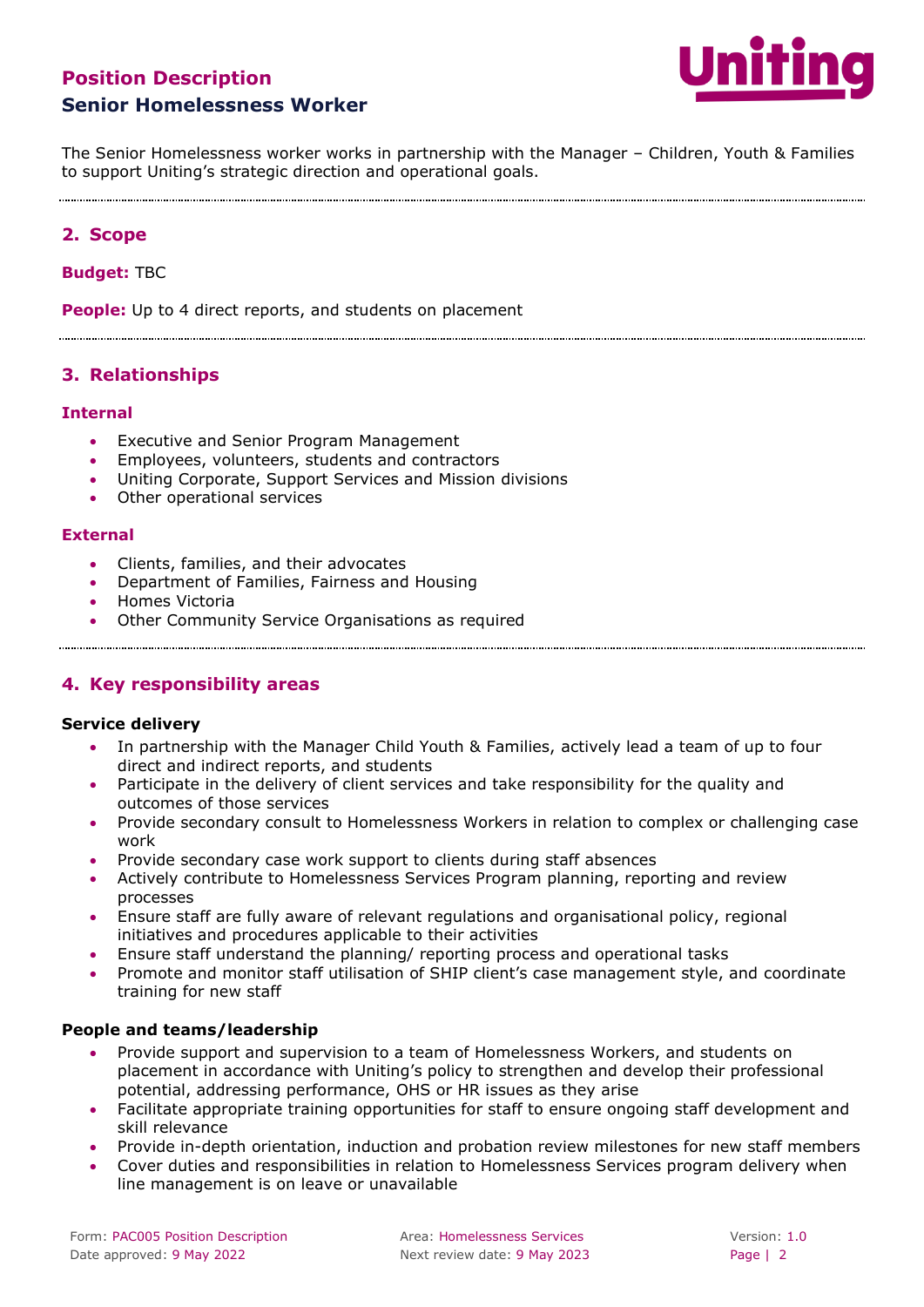# **Position Description Senior Homelessness Worker**



- Generate and encourage ideas for innovation and enhancing working practices to achieve organisational mission and in line with Uniting values
- Manage team dynamics, supporting productive working relationships and work-life balance.
- Build team spirit and support team member's development
- Participate in regular networking and communication with other regional agencies and key stakeholders to promote understanding and co-operation to enhance cross service delivery
- Develop and maintain effective relationships with key stakeholders including clients, families, community service organisations, relevant professionals and government officials
- Undertake regular supervision and performance review with line manager, providing feedback to promote collaborative working relationships
- Provide authentic team leadership and the highest level of professional conduct in alignment with Uniting's values

#### **Reduced case load**

• Maintain a reduced case load of clients to support program to achieve yearly targets

#### **Quality and risk**

- Monitor expenditure agreements of program brokerage and assist in the review of financial performance
- Prepare, review, and upload monthly homelessness reports and data extracts to funding bodies as required
- Ensure all legal obligations and compliance requirements are met
- Ensure relevant policies and procedures reflect legislative and other regulatory requirements and that they are made available to all staff and are understood and adhered to
- Report and participate in any investigation of any incident or occurrence that may constitute a breach of any legal or agency requirement

#### **Personal accountability**

- Compliance with Uniting's values, code of conduct, policies and procedures and relevant government legislation and standards where relevant
- Cooperate with strategies to actively ensure the safety, protection and well-being of children who come into association with us
- Ensure appropriate use of resources
- Work collaboratively with Uniting (Victoria Tasmania) employees and external stakeholders in accordance with Uniting's values and professional standards of behaviour
- Actively participate in initiatives to maintain, build upon and promote a positive and collaborative workplace
- Identify opportunities to integrate and work collaboratively across teams
- Take reasonable care for your own health and safety, and health and safety of others (to the extent required)
- Promote a positive safety culture by contributing to health and safety consultation and communication
- Promptly respond to and report health and safety hazards, incidents and near misses to line managemen
- Attend mandatory training sessions (i.e. equal employment opportunity, health, and safety) and mandatory training specific to position
- Declare anything that you become aware of through the course of your engagement which may impede your suitability to work with children and/or young people

#### **5. Person specification**

#### **Qualifications**

• Relevant tertiary qualification in social work, community services, welfare studies or other equivalent and related discipline, plus a minimum two years post qualifying experience